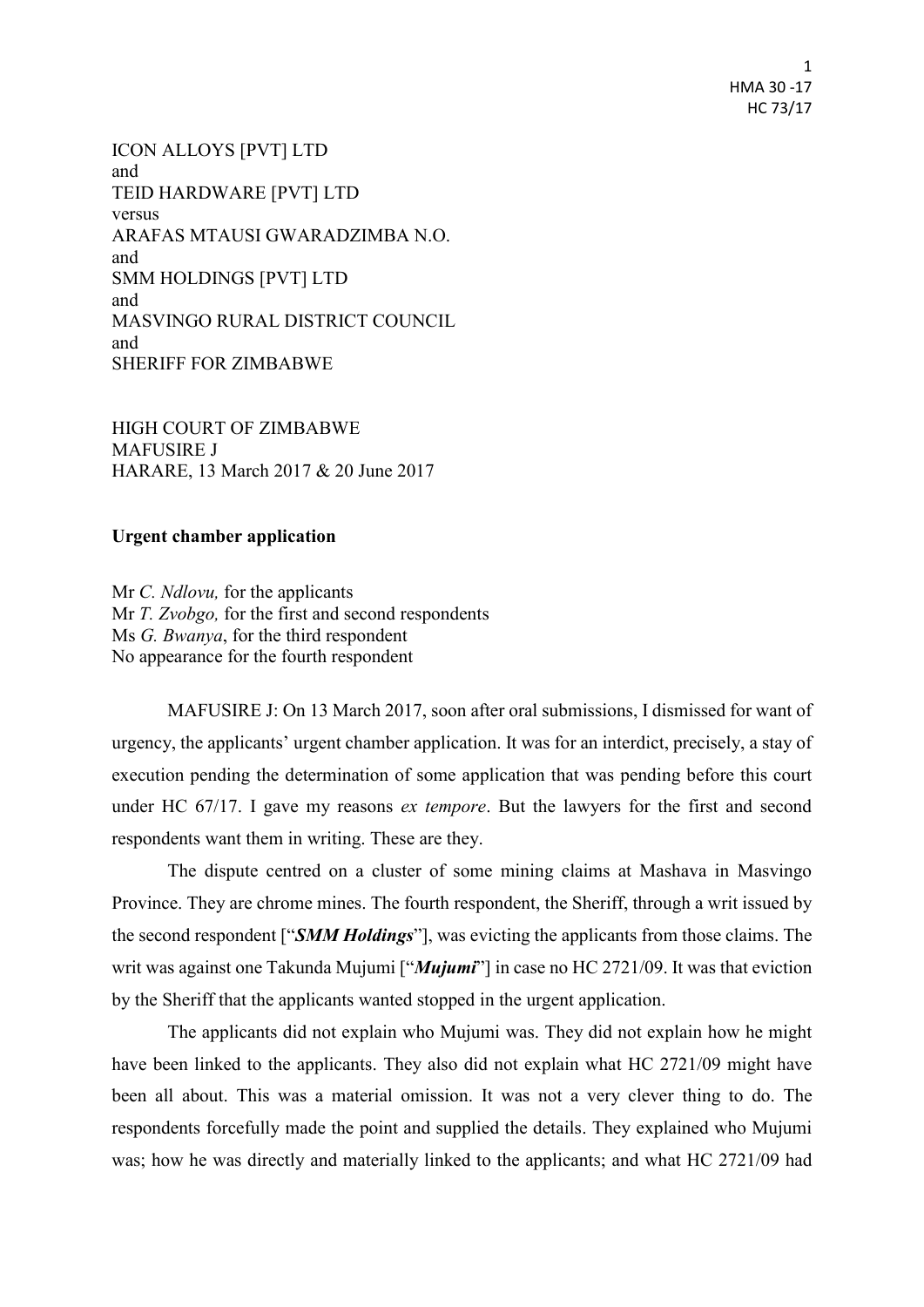been all about. That did not leave the applicants in very good light. Among other things, their sincerity was put into question. However, this was besides the point. The non-disclosure did not decide the case. The lack of urgency, or rather the failure by the applicants to act when the need to do so had arisen, did.

The facts were these.

At all relevant times SMM Holdings was the registered owner/holder of six of those mining claims, and the lessee in respect of the seventh one. In 2004 it was placed under a reconstruction order in terms of the Reconstruction of State-Indebted Insolvent Companies Act, *Cap 24:27* ["*the Reconstruction Act*"].

A reconstruction order is issued by Government, through the Minister of Justice, against a company that is indebted to the State, or to a statutory corporation, or to a State-controlled company. Once under a reconstruction order, among other things, the company is placed under the directorship and management of an administrator, the equivalent of a judicial manager in a company under judicial management. The administrator must strive to nurse the State-indebted company back to profitability so that, among other things, it can pay back the Government funds.

The Reconstruction Act, *inter alia*, voids every disposition of the property of the company under a reconstruction order made without the approval of the administrator.

In August 2007 SMM Holdings, allegedly without the approval of its administrator, the first respondent herein, purported to abandon three of its mining claims in terms of the procedure for abandonment of mining claims set out in the Mines and Minerals Act, *Cap 21:05*.

The applicants said the abandoned portions opened the areas to prospecting by third parties. They said in 2009 they applied to the third respondent, the local authority, for a lease over the abandoned claims. They said the lease was approved and granted. But they did not produce a copy, or a more credible document in lieu of it. Instead, they produced, as proof of the lease, some sketch drawing or map of the mining site, dated 9 June 2008, but with no name on it. They also produced, as proof of their lease, an invoice for a mineral milling licence issued by the third respondent and dated 28 October 2016; two receipts, also by the third respondent: one for some small-scale land levy, also dated 28 October 2016, and the other for some mining levy. This latter receipt was dated 17 February 2017. It was from this date that the applicants argued that their clock for urgency had begun to tick. They were wrong. It had begun to tick much earlier. But I shall come back to this aspect later and deal with it in greater detail.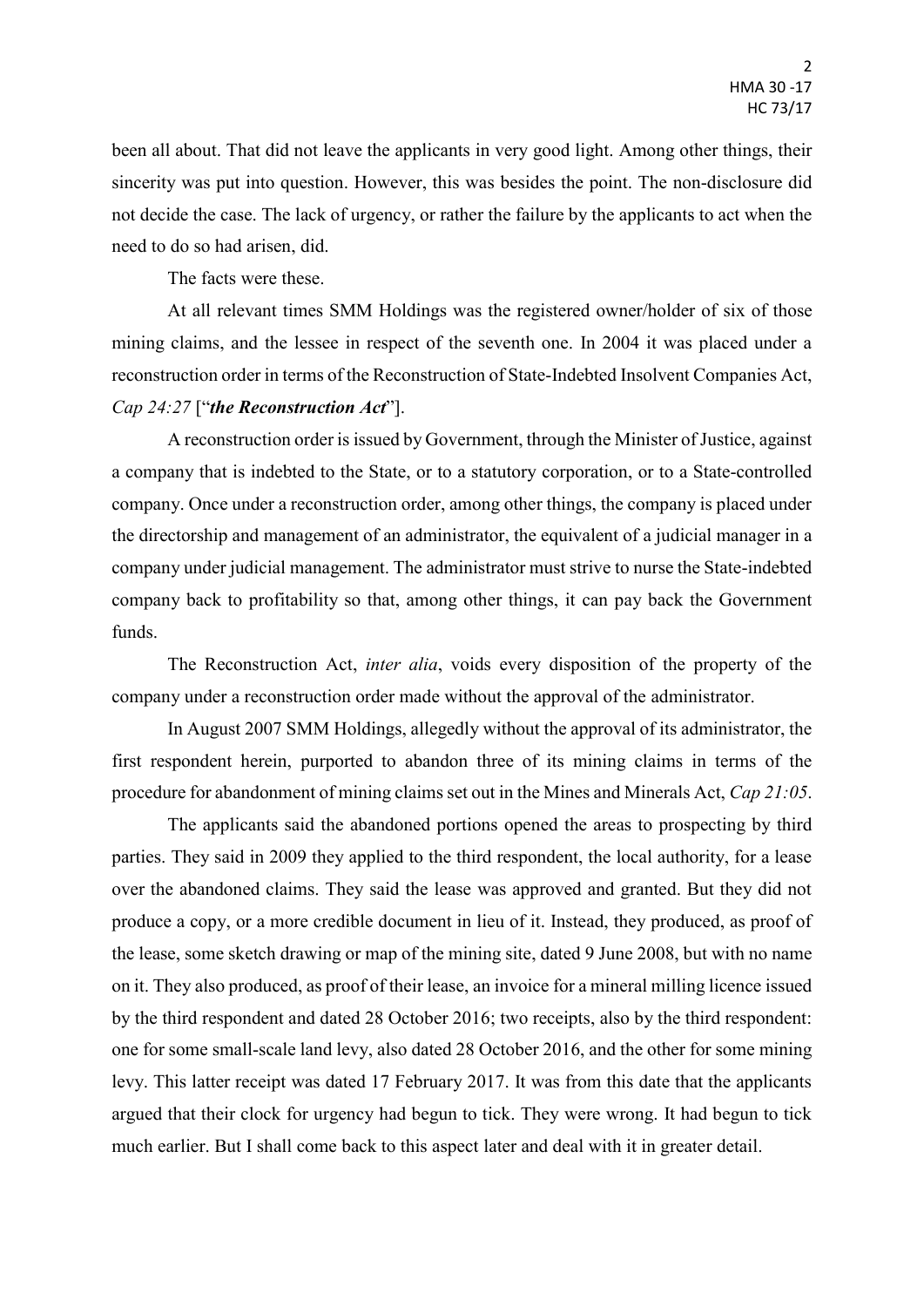The third and final document produced by the applicants as proof of their lease with the third respondent, or of their entitlement to the abandoned claims, was some point of sale bank transfer, also on 28 October 2016. It only had the third respondent's name on it.

The first and second respondents said that the purported abandonment by SMM Holdings of its claims, without the first respondent's approval, amounted to a disposal of the assets of a State-indebted company. As such, it was null and void. They also said they had no idea why the applicants could have been making payments to the third respondent, but that whatever those payments were for, they could not possibly have been for any colour of right over the mines.

The third respondent filed no papers. But Ms *Bwanya*, on its behalf, said that every person carrying out any kind of mining activity under its jurisdiction is liable for these levies. She said because the applicants were occupying, mining and milling chrome ore at those sites, the third respondent would bill them for mining levies and land levies, even if their title was under contest.

In 2008 the first respondent approached the Ministry of Mines to have the purported abandonment revoked. He succeeded. But Mujumi had already acquired, in his own name, an interest in some of the mines. So in August 2008 the mining commissioner gave him written notice of the intention to cancel his interest. This was followed, a month later, by publication by the mining commissioner, of a general notice cancelling Mujumi's certificate of registration.

That the applicants had obtained a lease or permit over the purportedly abandoned mines was hotly contested by the first and second respondents. They said the applicants had never acquired a lease or any other form of entitlement over those claims. It was pointed out that, firstly, Mujumi, in person, and not the applicants, had been the one featuring on the relevant documents for the relevant period. Secondly, as proof that the applicants had never acquired a right over the mines, the first and second respondents produced a letter from the third respondent. In that letter the third respondent denied that it had issued any permit to the applicants in respect of the mines. From this premise, the first and second respondents argued that the applicants' continued occupation of the mines had only been through Mujumi's cancelled certificate of registration.

It turned out that Mujumi was a director and principal officer of both applicants. The second applicant had been floated in 1998, and the first applicant in 2003.

Litigation between the parties seems to have begun in earnest in July 2008. Mujumi did not recognise the revocation of the purported abandonment of SMM Holdings' claims. He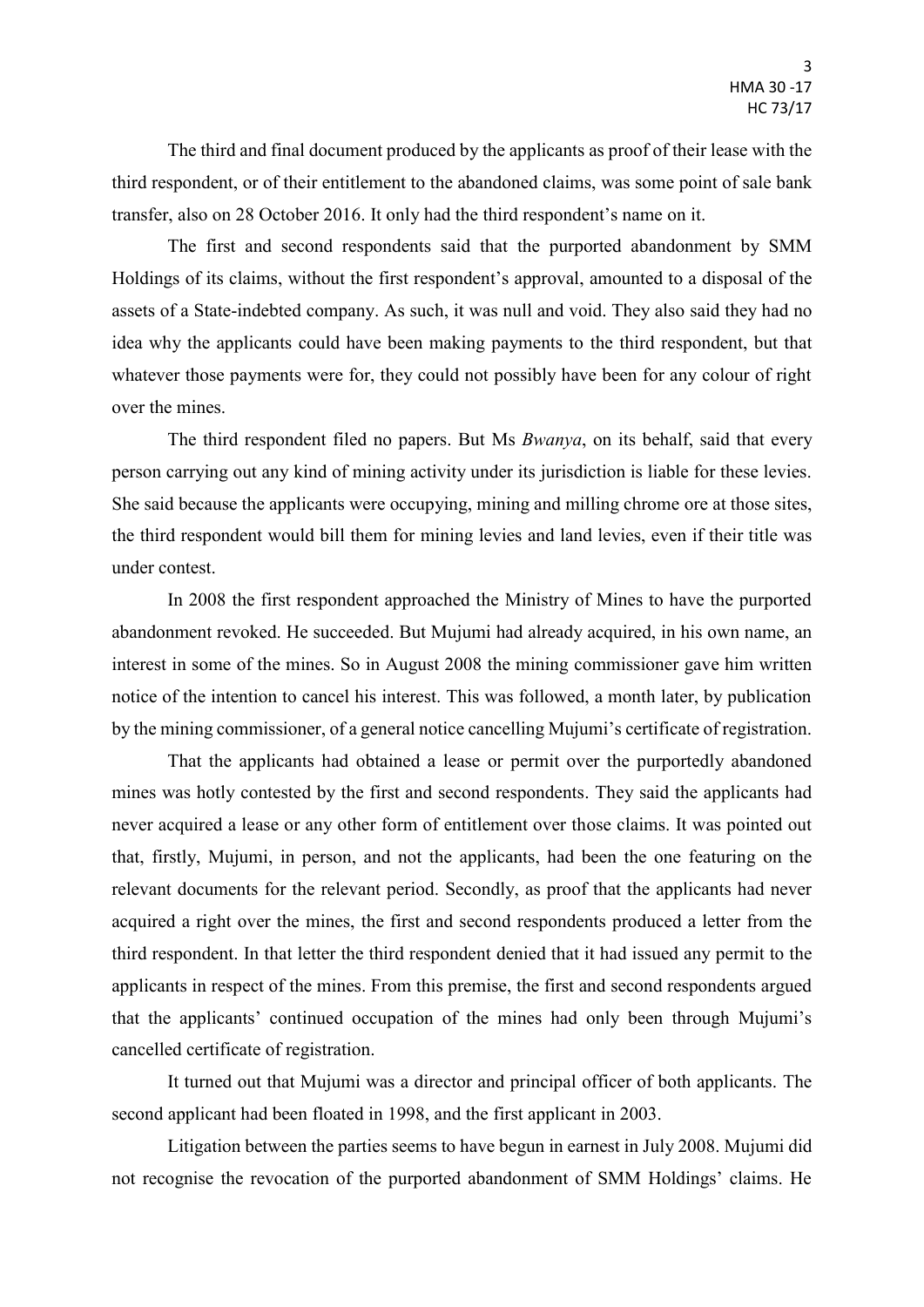continued to mine, mill and process the ore. SMM Holdings went to court. Under case no HC 2721/08 aforesaid, and at Harare, it obtained, in July 2009, a comprehensive provisional order barring Mujumi, and anyone else claiming any rights through him, from carrying out any mining operations at the sites. This was pending determination of the claim for a declaratory order sought by SMM Holdings to the effect that Mujumi had no interest of any sort over the mines; and a final interdict barring him from carrying out any mining operations at the sites. Two months later, i.e. in September 2009, the provisional order was confirmed. Another two months later, i.e. on 9 November 2009, SMM Holdings issued a writ to enforce the order. Mujumi, and all persons claiming rights through him, would be ejected from the sites.

The applicants complained that the respondents' employees were interfering with the general operations at the acquired mines, including blocking trucks from leaving the site. Under HC 1908/09, at Bulawayo, they applied for an interdict to restrain the first and second respondents from interfering. But the respondents claimed Mujumi had merely stopped fronting himself. He had just switched over to using the two applicants. They said he was their *alter ego*. The applicants themselves had no lease, permit or any colour of right over the mines.

As a result, SMM Holdings contested the applicants' claim for an interdict. It raised a preliminary point on the basis of the provisions of the Reconstruction Act.

Paragraph [b] of s 6 of the Reconstruction Act provides that no action or proceeding shall proceed or commence against a company that is subject to a reconstruction order, except by leave of the administrator, and subject to such terms as he may impose. The respondents' point was that the applicants had not sought, and therefore did not have, the leave of the first respondent to institute HC 1908/09.

For seven years HC 1908/09 remained outstanding. I was not told of the efforts, if any, that the applicants might have made to have the matter determined expeditiously.

In 2010 the fourth respondent began to enforce the writ issued against Mujumi under HC 2721/09 aforesaid. The applicants rushed to court. On 22 April 2010, at Bulawayo, under HC 721/10, they obtained a provisional order for an interdict against all the respondents herein, and the Ministry of Mines. Effectively, it was a final order. Among other things, the final relief to be sought on the return day was almost identical to the interim order granted. The evictions were stayed. The provisional order remained *extant* for more than six years. It was not confirmed or discharged. Again the applicants did not say what efforts, if any, they had taken to have it confirmed.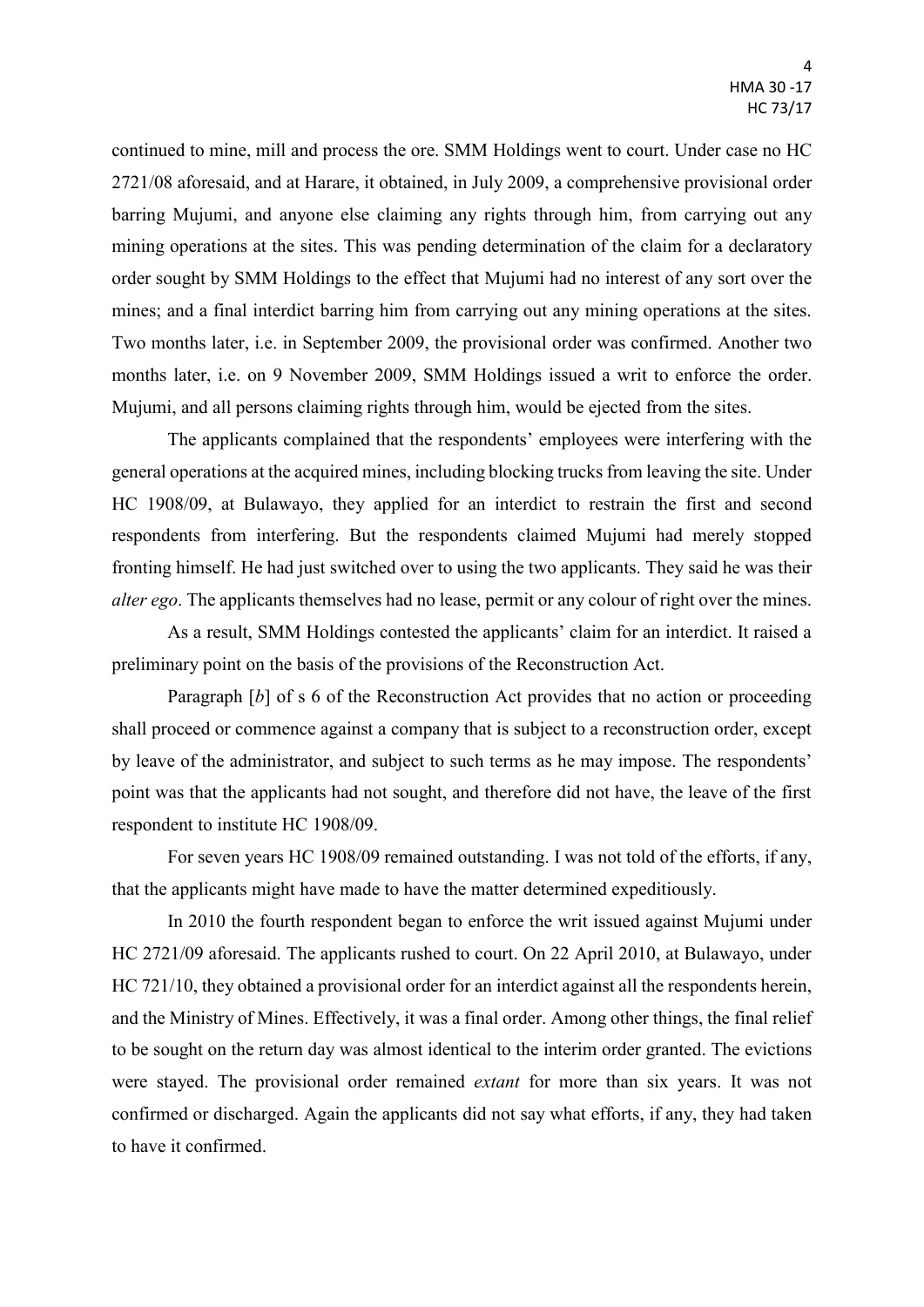Armed with that provisional order, the applicants went back to the mines. They resumed operations.

The first and second respondents alleged the applicants' application for an interdict under HC 721/10 was heard without them having been served. As a result, they had not immediately become aware of the provisional order. When they did, they sought to have it discharged. But they faced enormous problems. The court record kept disappearing. Their lawyers ended up supplying duplicate papers to have the record reconstructed.

The applicants' long outstanding application under HC 1908/09, the one for an interdict to restrain SMM Holdings from interfering with their operations at the mines, and against which the first and second respondents had raised a preliminary point about the absence of leave to sue, was dismissed on 14 October 2016. It was dismissed on the basis that the applicants did indeed require the first respondent's leave to sue and that they did not have it. Also discharged automatically, by operation of the law, was the provisional order under HC 721/10 staying eviction.

The first and second respondents argued that when HC 1908/09 and HC 721/10 aforesaid were finally dismissed and discharged, the applicants had become exposed to eviction. They ought to have appreciated that SMM Holdings would now come for them. At the very least, the clock for urgency had begun to tick from this time. It was at this juncture that they ought to have taken steps to restore their right, if any, to the occupation, possession, use and enjoyment of the mines. They had not done so. They had been content to carry on mining, but without any legal right or any form of legal cover. It was only in March 2017, following the Sheriff's move to evict them, that they had then rushed back to court with the current urgent chamber application.

The applicants denied they had been sluggard. They said on 2 November 2016 they had written to the first respondent to seek his leave to sue SMM Holdings. They maintained they had a lease over the mines or seeking his leave to sue.

The leave was refused on 21 November 2016. In his lawyers' letter to the applicants' lawyers, the first respondent denied that the applicants had any lease or permit over the mines and said that therefore they had no business being at the mines.

On the following day, 22 November 2016, the first and second respondents unleashed the Sheriff to evict the applicants on the basis of the old writ against Mujumi. The date for the evictions was set for 28 November 2016.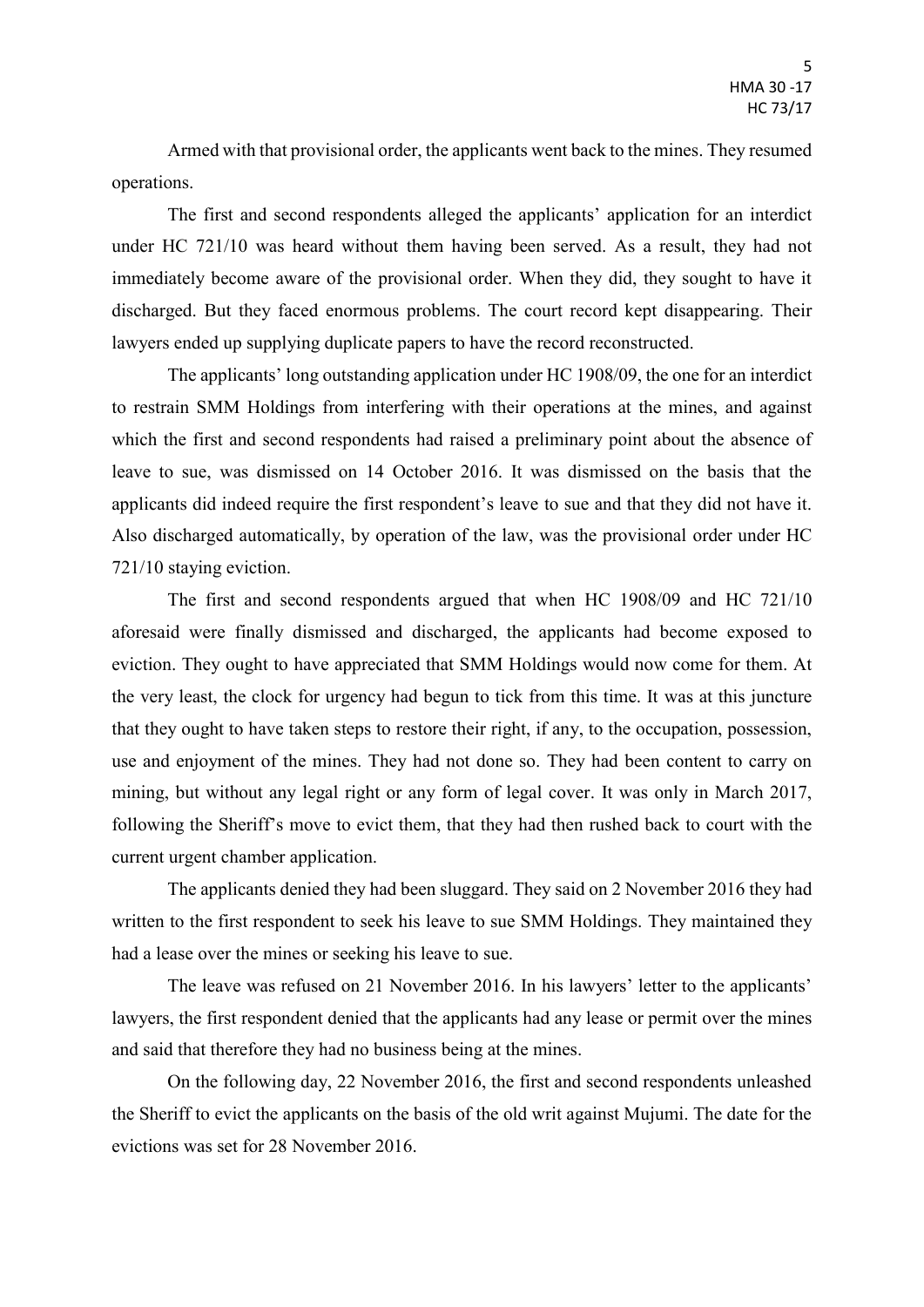The applicants said in 2017 [the precise date was not given] they approached the third respondent to clear the issue since they thought they did have a permit over the mines. They claimed the third respondent did assure them that their operations were within the ambit of the law. They said they were allowed to renew their lease. It was then that they made the payment [for \$300] in respect of which they were issued with that receipt dated 17 February 2017. It was the one endorsed "*Mining Levy*".

On 22 February 2017, at Masvingo, the applicants filed the aforesaid court application under HC 67/17. Curiously, the founding affidavit had been executed way back on 28 November 2016.

HC 67/17 was pending at the time of the hearing of this urgent chamber application. In it, the applicants sought an order to set aside the first respondent's refusal to grant the leave to sue. They also sought to have this court issue the leave instead.

I dismissed the urgent chamber application for want of urgency because the applicants had been lackadaisical. They had not themselves treated their matter as urgent. For more than six years they had been content to carry out mining operations on the basis of the 2010 provisional order which they had obtained without serving papers on the respondents. The provisional order, which in effect was a final order in both form and substance, had remained unconfirmed. The applicants knew that their right to the mines was under severe contest. They had taken no steps to have the provisional order confirmed. It had been left to the first and second respondents to run around. Further, the applicants had taken no steps to have HC 1908/09 resolved expeditiously.

When HC 1908/09 and HC 721/10 were dismissed on 14 October 2016, alarm bells should have begun to ring for the applicants. The legal shield that had protected them all this while had disappeared. But they did nothing. That was not all.

When the first respondent dismissed their request for leave on 21 November 2016 they did nothing effectual. The affidavit for the application under HC 67/17 to reverse the first respondent's refusal of leave was commissioned on 28 November 2016. But incredibly, the application was not filed until a whopping three months later.

In Latin, it is said "*vigilantibus non dormientibus jura subveniunt*". The English equivalent is "the law helps the vigilant but not the sluggard" see: *Ndebele* v *Ncube* 1992 [1] ZLR 288 [SC], at p 290; *Masama v Borehole Drilling [Private] Limited* 1993 [1] ZLR 288 [SC]; *Mubvimbi v Maringa & Anor* 1993 [2] ZLR 24 [HC]; *Maravanyika v Hove* 1997 [2] ZLR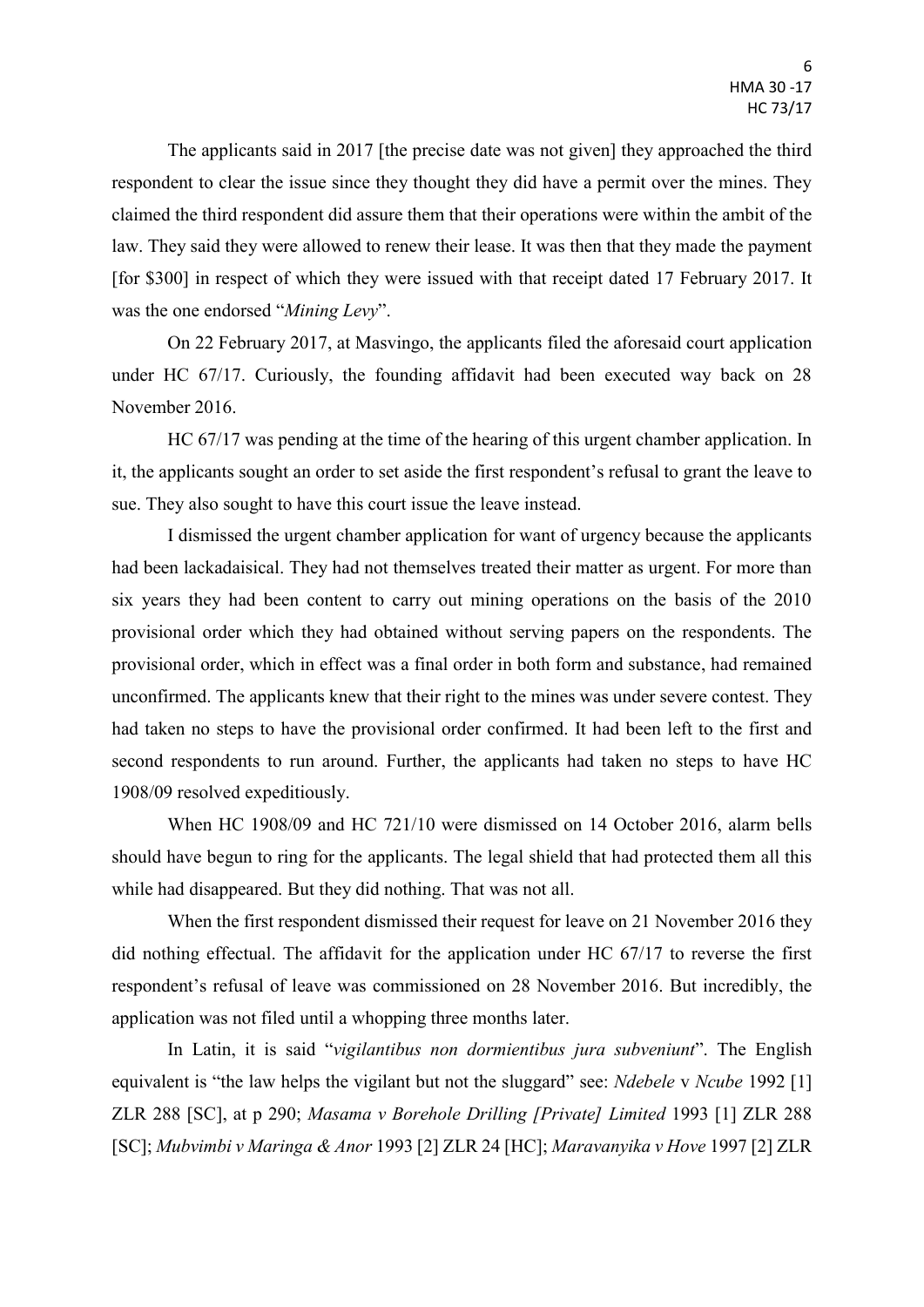## 88 [HC]; *Beitbridge Rural District Council v Russel Construction Co [Private] Limited* 1998 [2] ZLR 190 [SC] and *Kodzwa v Secretary for Health & Anor* 1999 [1] ZLR 313 [SC].

SMM Holdings' writ against Mujumi was served on the applicants on 22 November 2016. The Sheriff would come back to evict on 28 November 2016. There could have been no clearer demonstration of the respondents' singular intention to reclaim the mines than this. If this could not spur the applicants into action, nothing else could. They were not spurred.

The applicants' reliance on 17 February 2017 as the trigger date for the urgent chamber application was, at best tenuous, and at worst, irrational. This was the date they said they had paid the mining levy. To them, this was proof that they had a permit or lease to remain on the mines. But this is weird. They did not need a receipt for a mining levy to trigger an urgent chamber application. They claimed they had the necessary authority to be occupying the mines and exploiting whatever else was found there. All they needed to do was to produce the proof and assert their right.

Even though the merits were not argued and therefore undecided, manifestly it was going to be a mountain to climb for the applicants to prove their title to remain at the mines. But for purposes of urgency, the 17 of February 2017 had absolutely no significance in the whole matrix. As demonstrated, there had been various landmarks before which should have triggered the urgent application. For reasons known to them, the applicants had ignored or missed all of them.

The law on urgency is well settled. The principles now sound like a broken record. But it pays to keep repeating them.

In *Kuvarega* v *Registrar-General & Anor* 1998 [1] ZLR 188 [H] CHATIKOBO J said, at p 193 F -G:

"What constitutes urgency is not only the imminent arrival of the day of reckoning; a matter is urgent, if at the time the need to act arises, the matter cannot wait. Urgency which stems from a deliberate or careless abstention from action until the dead-line draws near is not the type of urgency contemplated by the rules. It necessarily follows that the certificate of urgency or the supporting affidavit must always contain an explanation of the non-timeous action if there has been any delay."

In *Main Road Motors v Commissioner – General, ZIMRA, Choruwa v Commissioner – General, ZIMRA* HMA 17-17, I said "… *[t]he need to act* …" timeously, is not just to take any type of action. It is to take action that is effectual in protecting one's rights or averting impending peril. In that case, out of ignorance of the law, the applicants' lawyers had wasted